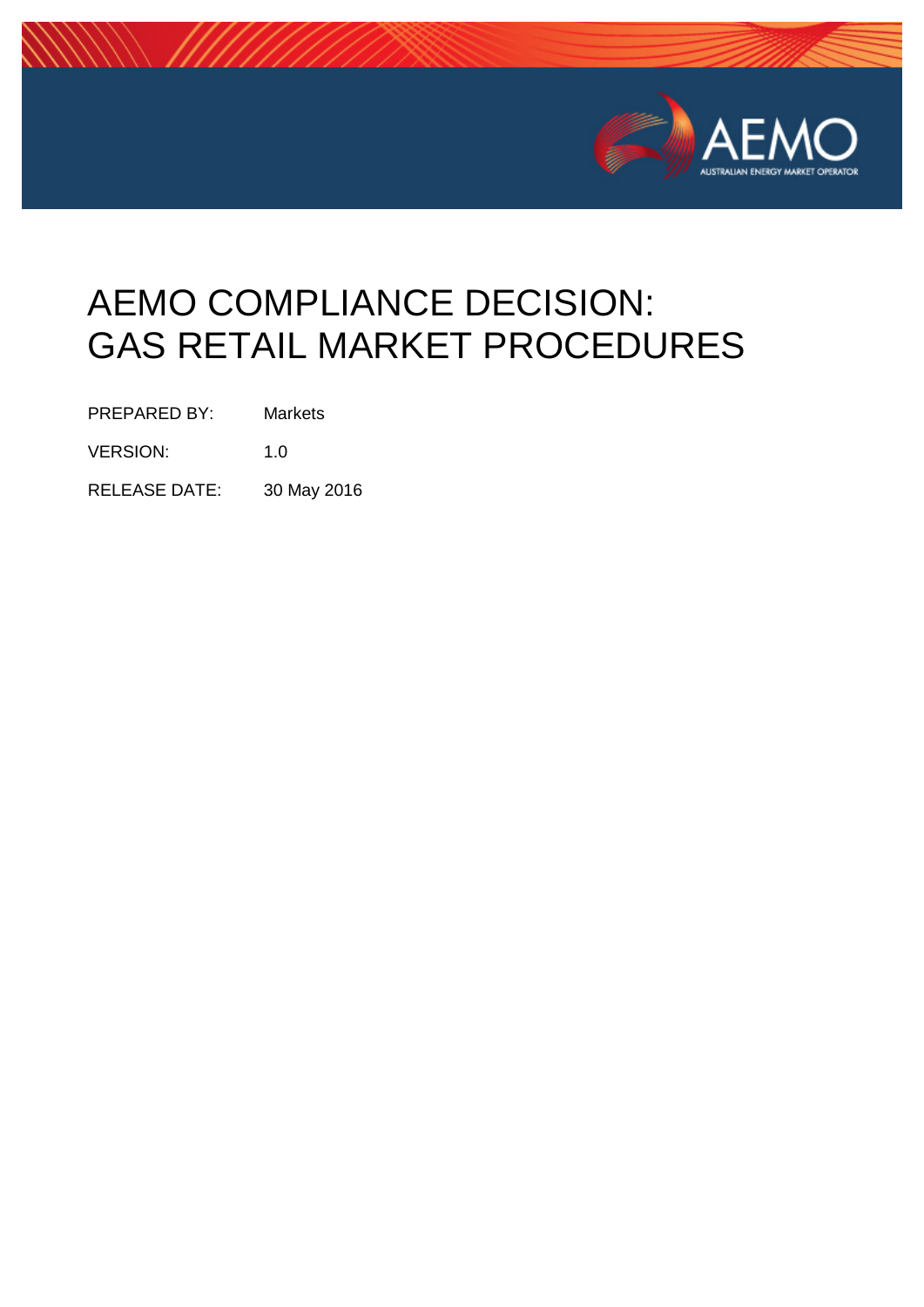

## **Introduction**

#### Role of AEMO

Section 91MB(3) of the National Gas Law requires that, if AEMO has reasonable grounds to suspect a breach of the Retail Market Procedures, it must, after making such inquiries and investigations as it considers appropriate, make a decision as to whether the breach is a material breach. AEMO must publish that decision and its reasons.

#### Summary

On 16 May 2016, the provision of the Network Allocation Data (NAD) file for the NSW and ACT Gas Retail Market to the Short Term Trading Market (STTM) system was delayed by 7 minutes due to two large Basic Meter Reading Data (BSCMR) files having commenced processing prior to the start of the daily calculation process. This caused a non-compliance with the NSW and ACT Retail Market Procedures (Procedures) relating to the timely provision of the NAD file to the STTM system.

In accordance with section 91MB(3) of the National Gas Law, AEMO has investigated the matter and reached a decision that the breach is not material, as the incident has not affected any other market participants, the market as a whole, or end use customers.

This decision is published in accordance with section 91MB(8)(a) of the National Gas Law.

### **Circumstances of Apparent Breach**

#### **Background**

NSW and ACT NAD file is not delivered to the STTM system in a timely manner may result in not using the most recent actual data for the calculations of the STTM daily prudential run. Where data is missing at the time of running daily prudential tasks AEMO will use default allocations or the position from the previous day. In cases where a participant is close to its trading limit, this may result in issuing warning notices and/or margin calls based on estimated data rather than actual data.

As the data was available sufficiently before the prudential run, the incident had no impact to the STTM daily prudential calculations and processing. The issue was resolved and the NSW and ACT NAD file was delivered to the STTM system on 16 May 2016 by a delay of 7 minutes. AEMO has reviewed the matter and taken necessary actions to prevent future occurrence of these issues. AEMO has modified the daily health check process to detect and move off any BSCMR files that are received before the start of the daily calculation process at 9.30am (AEST). AEMO has also requested the Network Operator to send the BSCMR files between 11am and 4pm (AEST) daily to avoid delay of the daily calculation process.

Clause 8.11.9

Clause 8.11.9 of the Procedures states:

#### **8.11.9 STTM Distribution System Allocation – Daily Calculation**

By 11.00 am on *gas day* +1, *AEMO* must calculate, for each *User* in a *network section*, the *STTM distribution system allocation* for the *gas day*.

AEMO believes a breach of clause 8.11.9 of the Procedures occurred on 16 May 2016.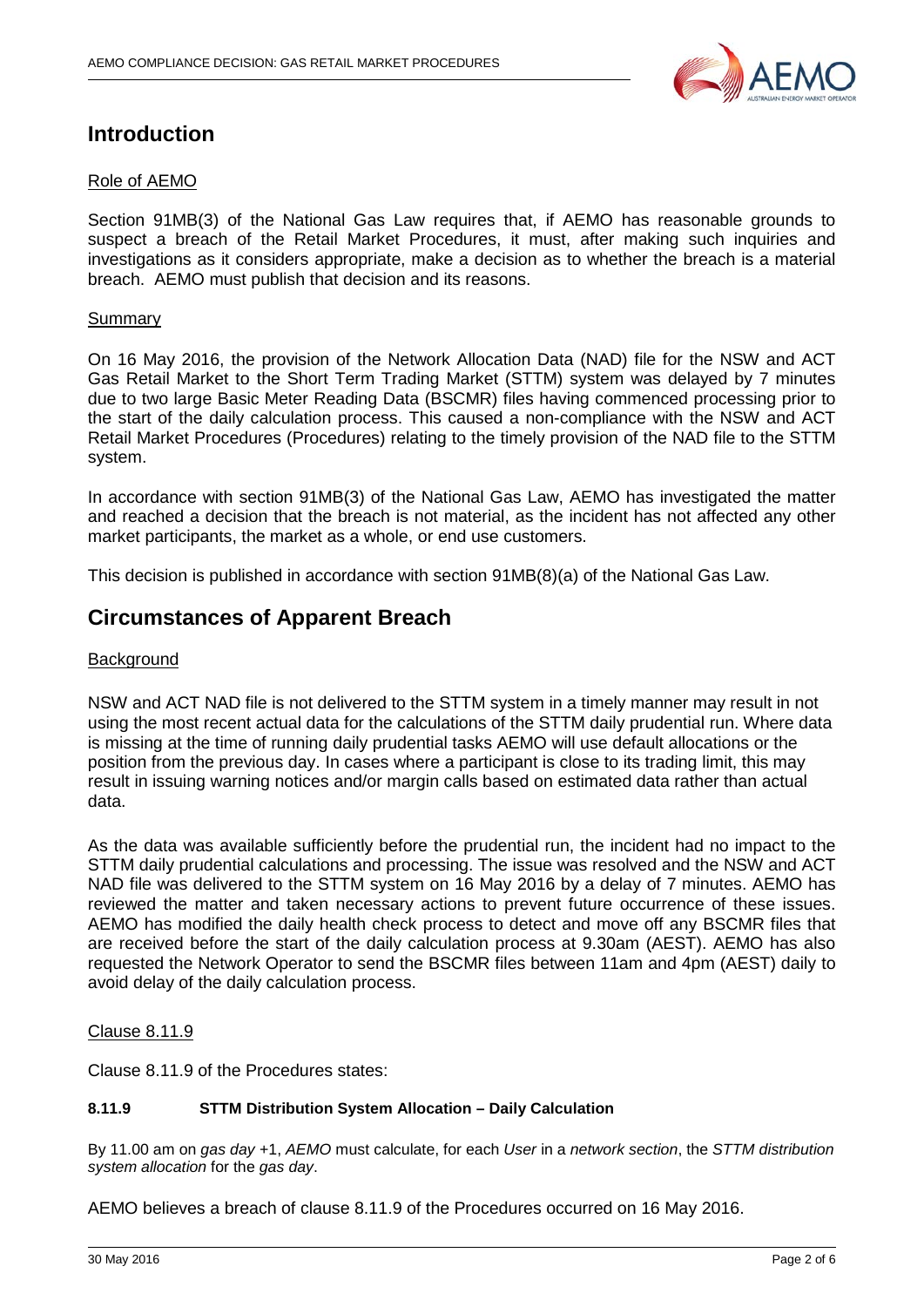

## **AEMO Decision: Apparent Breach is Not Material**

AEMO is required to assess the materiality of breaches of the Procedures and if it determines that the breach is material may direct a person suspected of a breach to take remedial action. AEMO is not required to undertake this assessment for breaches of the NGL and NGR.

#### **Materiality**

Criterion 1: Financial impact

There is no financial impact on any market participant because of the breach.

Criterion 2 and 3: System and operational impact

There is no system and operational impact as a result of the breach.

Criterion 4: Any other factors

There are no other factors impacted as a result of the breach.

**Decision** 

AEMO's failure to comply with the clause 8.11.9 of the Procedures on 16 May 2016 has had no material impact on any other market participants, the market as a whole, or end use customers.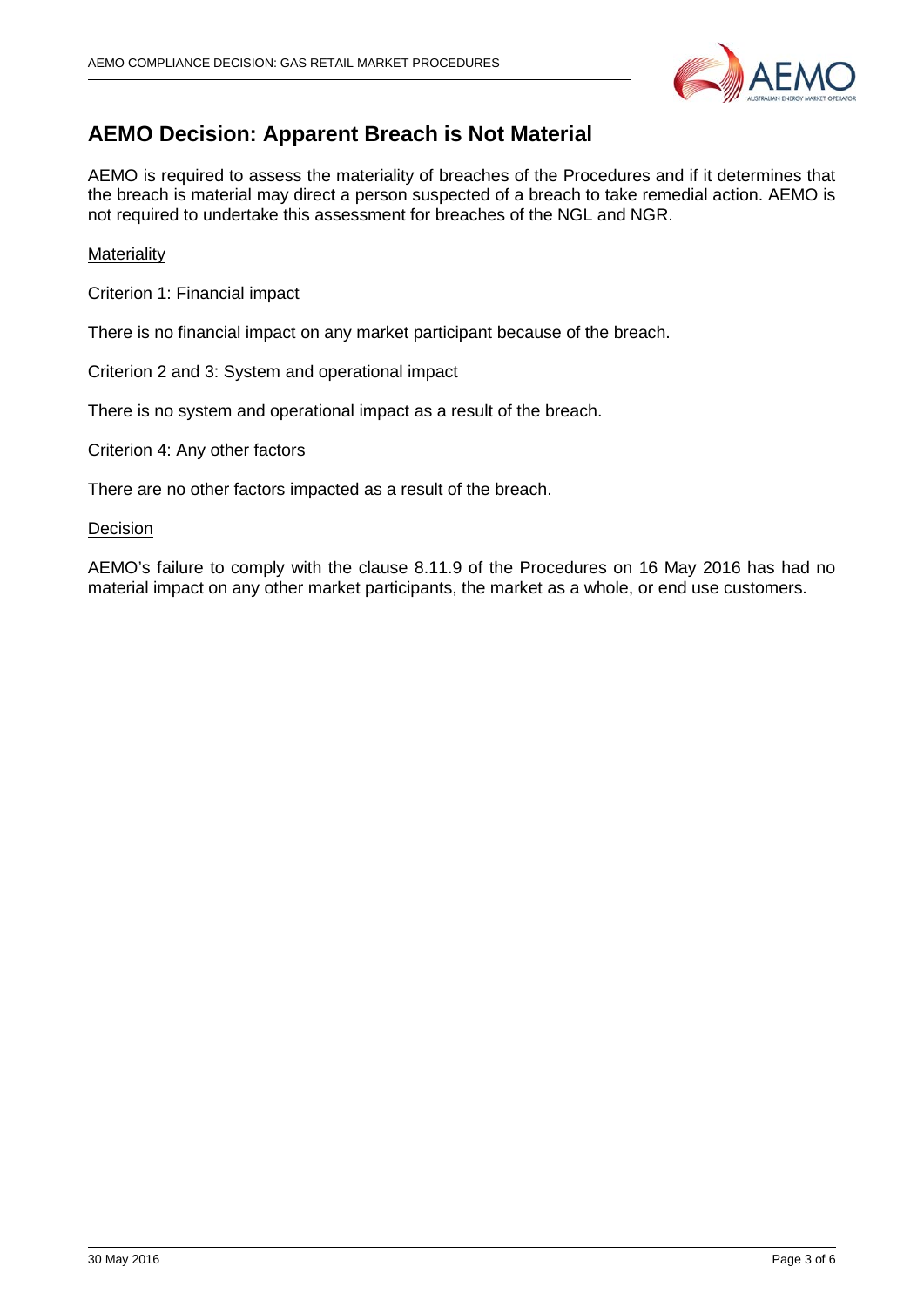

# **ATTACHMENT A: AEMO COMPLIANCE PROCESS**

#### **Criteria AEMO will use in considering whether**

- **i. An incident is material; and**
- **ii. If the incident is material whether it should be referred to AER.**

#### Criteria to consider in assessing materiality of apparent breach

The following criteria will be used by AEMO in determining whether an apparent breach is material in nature:

- 1.Whether or not the apparent breach is likely to cause significant financial impact on either of the following:
	- a. Market Participants;
	- b. AEMO, including the Gas Retail Market Business System;
	- c. End use customers;
	- d. AEMO stakeholders.
- 2. Whether or not the apparent breach is likely to cause significant market system impact on either of the following:
	- a. Market Participants;
	- b. AEMO; including the Gas Retail Market Business System;
	- c. AEMO stakeholders.

3. Whether or not the apparent breach is likely to use significant operational impact on either of the following:

- a. Market Participants;
- b. AEMO; including the Gas Retail Market Business System;
- c. End use customers;
- d. AEMO stakeholders.
- 4. Any other factors considered relevant by AEMO.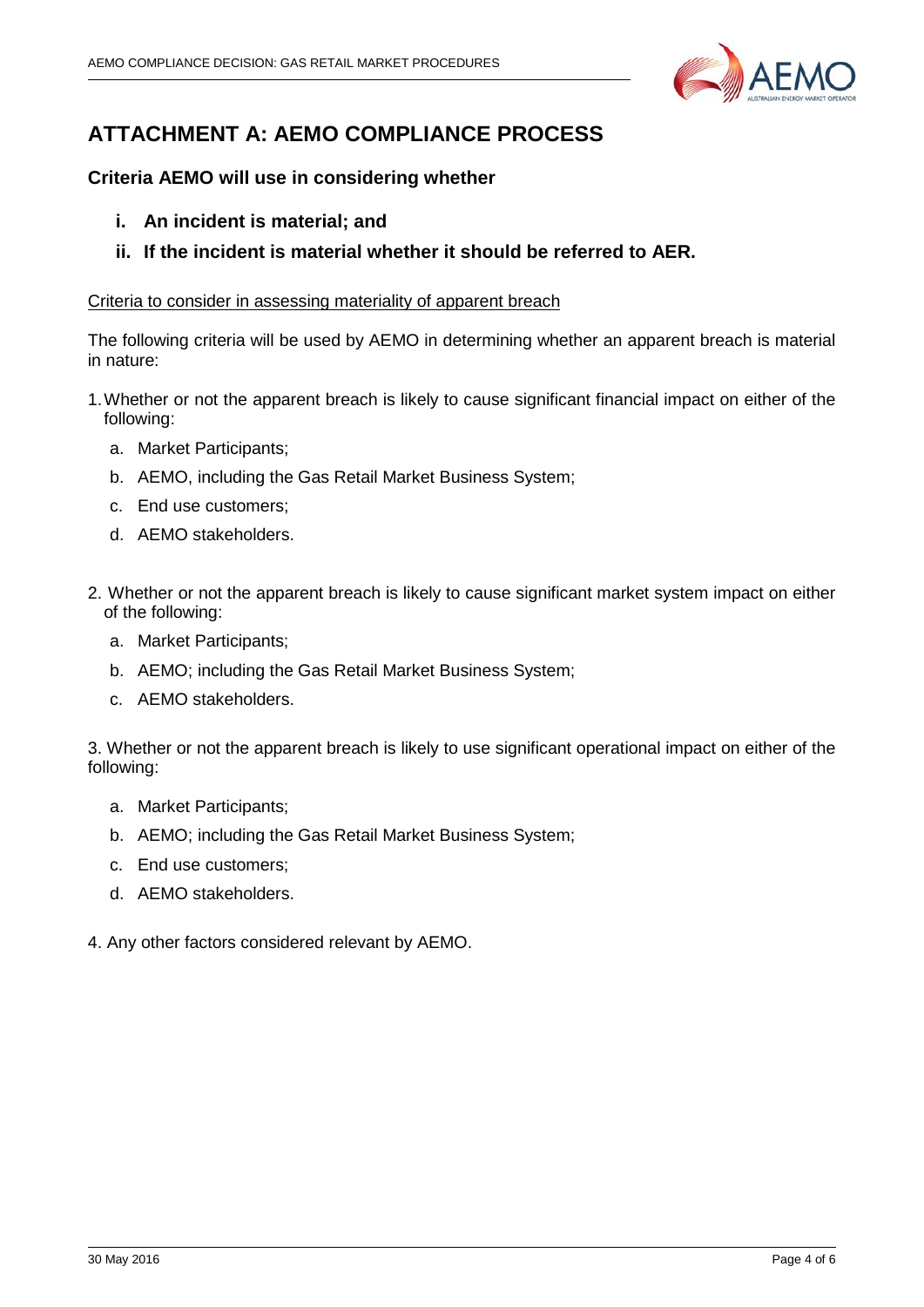

#### Criteria to consider in referring a material apparent breach to AER

The checklist is the process AEMO will use to determine whether an apparent breach, if considered material, should be referred to the AER.

In determining whether or not a material apparent breach warrants referral to the AER, AEMO may have regard to the following matters:

- 1. Whether the complaint is frivolous or vexatious.
- 2. Whether the apparent breach has resulted in any costs being borne by AEMO (and therefore the market as a whole).
- 3. Whether or not the apparent breach appears to have arisen as a result of problems with the design/operation of the Procedures.
- 4. Whether the apparent breach by a Market Participant was caused by the conduct of AEMO.
- 5. Whether the apparent breach is an isolated event, or indicates a systemic problem with compliance.
- 6. Whether the apparent breach appears to have been made intentionally or maliciously.
- 7. Whether remedial action was taken by the Market Participant following discovery of the breach.
- 8. Whether the apparent breach has a potential anti-competitive effect.
- 9. Any other matters considered relevant by the AEMO.